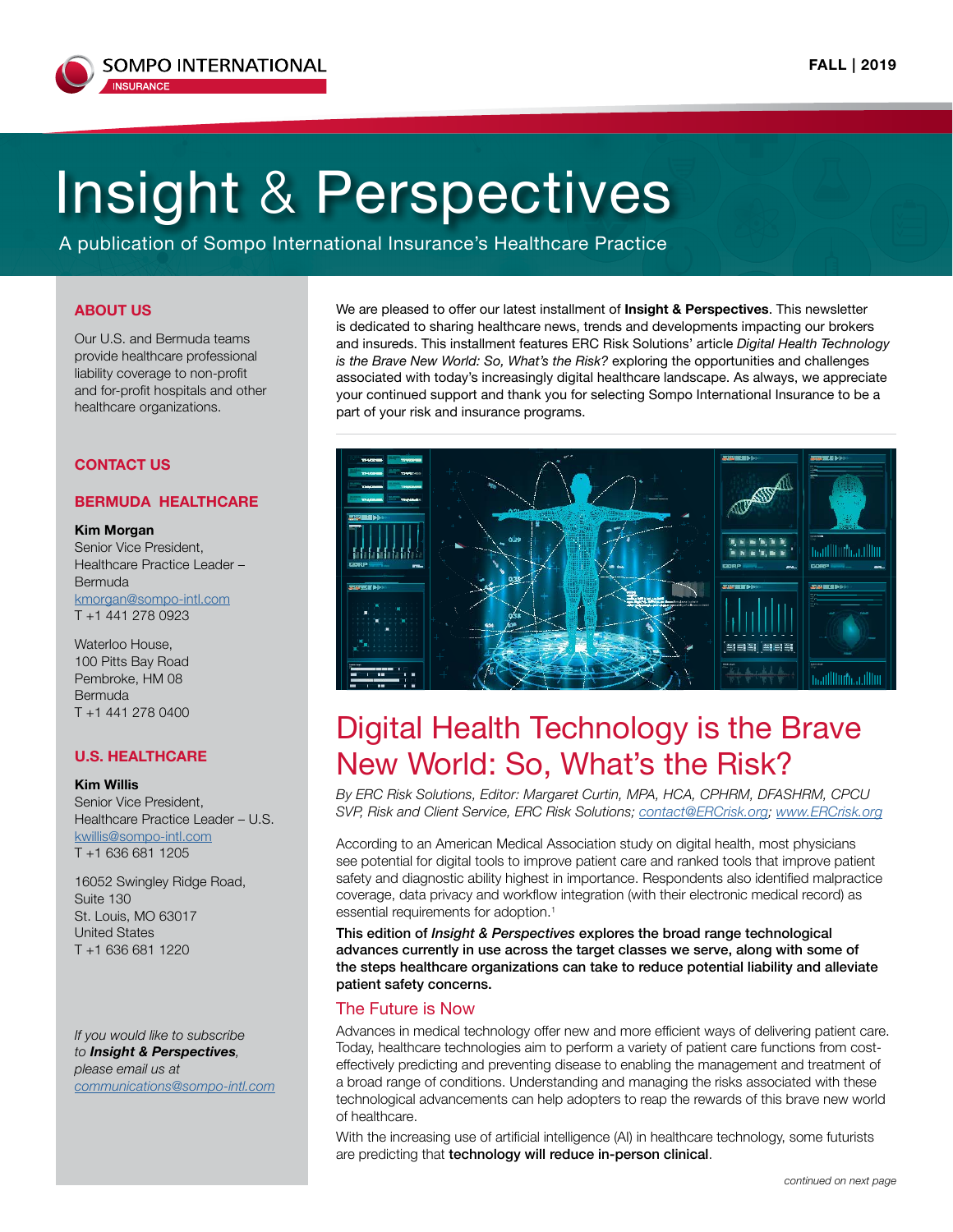## Insight & Perspectives

Specifically, AI is enabling:

- Complex medical problem-solving through advanced analytics
- Healthcare providers to rapidly recognize patterns in large data sets, shortening the time and improving the accuracy of diagnoses
- The reduction of human cognitive bias and fatigue among healthcare practitioners, increasing diagnostic accuracy, and providing valuable information to treating providers for care planning

Further, smartphone apps and other remote monitoring devices help to make healthcare available at patients' fingertips. From millennials to gen Xers and tech savvy boomers, today's digital patients are connected by technology and engaged through social media by wearables and smartphones.

Mobile apps now offer patients the same digital control over their medical information as they have for their banking, purchasing, and online social interactions.2 Digital patients are no longer passive recipients of medical treatments, but rather active participants in their healthcare, sharing medical information via digital tools to determine their own health status and increase their control over outcomes.

#### Current Applications

Clinical Decision Support System (CDSS) apps are helping to drive the development and adoption of technology across the healthcare industry. Companies such as Cerner, First Databank, Allscripts, Truven, Elsevier, Zynx Health, Medispan<sup>3</sup> and others are introducing a range of CDSS tools that include:

- evidence-based order sets,
- drug interaction and allergy alerts,
- reminders for preventative care,
- calculation of prediction rules and severity of illness assessments (e.g., Pneumonia Severity Index), and
- duplicate testing alerts

Advanced CDSS tools, such as the computerized algorithms used for the early identification and treatment of sepsis, can retrieve information from a patient's electronic medical record, match it to a diagnostic database and offer suggestions for possible diagnoses.

While CDSS tools are not yet fully autonomous, they are currently augmenting the work of medical professionals. For example, an FDA-cleared ECG smartphone app now enables patients engaged in their heart health to get a low cost medical grade ECG anytime they want or need it. The app can detect abnormal heart rhythm and atrial fibrillation, with the ability to send the reading to the patient's doctor with the push of a button.4



A variety of other devices are being used to collect patient health status and data for remote patient monitoring, as well as real-time medical interventions and care management. Examples include a spirometer that when used more frequently by a patient indicates increased asthma symptoms and a scale that monitors and alerts a provider to certain weight gain/loss parameters for intervention.

Some devices are used in combination with telehealth services or in-person visits. One diabetes intervention study that combined digital programs with human coaching realized sustained patient engagement and notable improvements in glucose control and weight loss, demonstrating a successful model that optimizes digital health with provider interventions.<sup>5</sup>

### Risks to Implementing Digital Healthcare

Despite the benefits that digital healthcare tools offer, many providers have been hesitant to adopt and offer mobile and digital care options to patients because of the privacy and security risks.<sup>6</sup> It's important to understand the risks and take steps to eliminate or mitigate them before implementing any new digital healthcare tools. This should begin with a comprehensive digital health liability risk management program that addresses four key areas of consideration: technology risks, legal and regulatory requirements, patient safety and insurance.

#### *Technology Risks*

Potential cyber breaches, data security threats from hackers, ransomware and other cyber-attacks are increasingly part of the digital healthcare technology landscape. As a result, information systems and electronic health records, as well as medical devices and technologies and digital tools used for patient care and monitoring should be part of an overall technology risk management program that utilizes firewalls, encryption, secure storage, and other measures to prevent loss or theft of protected health information.

User training and validation of competency, scheduled maintenance, the establishment of protocols for use, security measures, quality controls, and back-up systems should be considered as part of the healthcare organization's technology management program.

Digital tools and devices should also be assessed for the potential severity and probability of harm related to failure prior to implementation.

### *Legal and Regulatory Requirements*

Legal risks of using digital tools in patient care include compliance with the privacy and security requirements for the protection of personal health information (PHI) under HIPAA (Health Insurance Portability and Accountability Act) regulations. Careful assessment and planning is necessary in conjunction with the organization's information services team, legal counsel and privacy officer.

Patient informed consent should be obtained and recorded to ensure patients understand the purpose of the digital tools and consent to their use for medical care and monitoring. Patient education about the tools should also be provided and documented. Digital tools should be integrated with the patient's electronic medical record so that monitoring, reports, alerts and interventions are noted as part of the record for continuity of care.

#### *Patient Safety*

To help ensure patient safety, digital monitoring devices should be supported on the back-end with the resources necessary to receive and act on reports and alerts as the device transmits them. Further, patients and providers should take steps to reduce the potential for